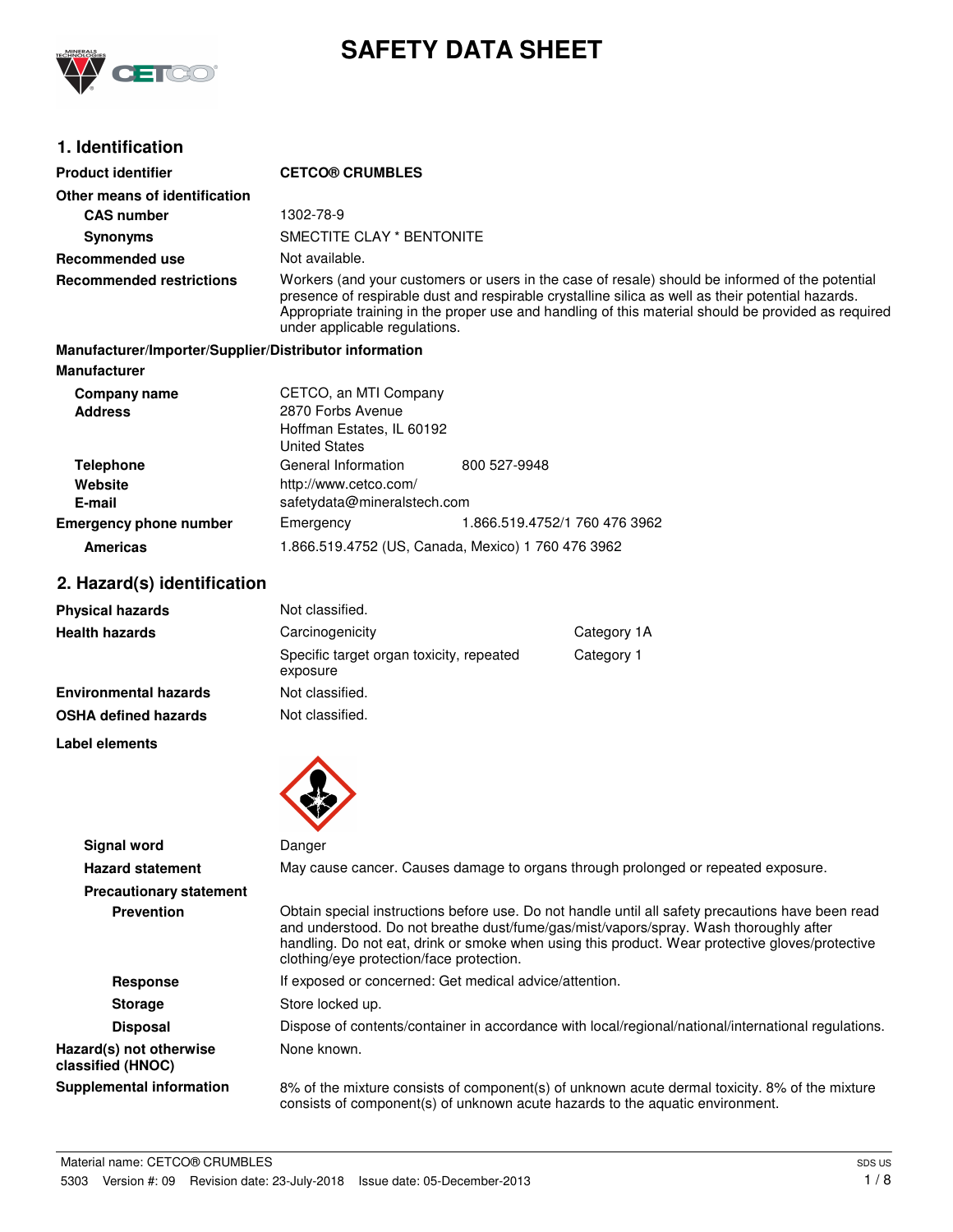# **3. Composition/information on ingredients**

## **Mixtures**

| <b>Chemical name</b>                                                         | <b>Common name and synonyms</b>                                                                                                                                                                                                                                                                                                                                                                                                                                                      | <b>CAS number</b> | %          |
|------------------------------------------------------------------------------|--------------------------------------------------------------------------------------------------------------------------------------------------------------------------------------------------------------------------------------------------------------------------------------------------------------------------------------------------------------------------------------------------------------------------------------------------------------------------------------|-------------------|------------|
| QUARTZ (SIO2)                                                                |                                                                                                                                                                                                                                                                                                                                                                                                                                                                                      | 14808-60-7        | $5 - 10$   |
| <b>CRISTOBALITE</b>                                                          |                                                                                                                                                                                                                                                                                                                                                                                                                                                                                      | 14464-46-1        | $1 - < 3$  |
| Other components below reportable levels                                     |                                                                                                                                                                                                                                                                                                                                                                                                                                                                                      |                   | $90 - 100$ |
| <b>Constituents</b>                                                          |                                                                                                                                                                                                                                                                                                                                                                                                                                                                                      |                   |            |
| <b>Chemical name</b>                                                         | Common name and synonyms                                                                                                                                                                                                                                                                                                                                                                                                                                                             | <b>CAS number</b> | $\%$       |
| <b>INERT OR</b><br><b>NUISANCE DUSTS</b>                                     | <b>PARTICLES NOT OTHERWISE</b><br><b>REGULATED</b>                                                                                                                                                                                                                                                                                                                                                                                                                                   | <b>SEQ250</b>     |            |
|                                                                              | *Designates that a specific chemical identity and/or percentage of composition has been withheld as a trade secret.                                                                                                                                                                                                                                                                                                                                                                  |                   |            |
| <b>Composition comments</b>                                                  | Occupational Exposure Limits for constituents are listed in Section 8.                                                                                                                                                                                                                                                                                                                                                                                                               |                   |            |
| 4. First-aid measures                                                        |                                                                                                                                                                                                                                                                                                                                                                                                                                                                                      |                   |            |
| <b>Inhalation</b>                                                            | Move to fresh air. Call a physician if symptoms develop or persist.                                                                                                                                                                                                                                                                                                                                                                                                                  |                   |            |
| <b>Skin contact</b>                                                          | Wash off with soap and water. Get medical attention if irritation develops and persists.                                                                                                                                                                                                                                                                                                                                                                                             |                   |            |
| Eye contact                                                                  | Rinse with water. Get medical attention if irritation develops and persists.                                                                                                                                                                                                                                                                                                                                                                                                         |                   |            |
| Ingestion                                                                    | Rinse mouth. Get medical attention if symptoms occur.                                                                                                                                                                                                                                                                                                                                                                                                                                |                   |            |
| <b>Most important</b><br>symptoms/effects, acute and<br>delayed              | Prolonged exposure may cause chronic effects.                                                                                                                                                                                                                                                                                                                                                                                                                                        |                   |            |
| Indication of immediate<br>medical attention and special<br>treatment needed | Provide general supportive measures and treat symptomatically. Keep victim under observation.<br>Symptoms may be delayed.                                                                                                                                                                                                                                                                                                                                                            |                   |            |
| <b>General information</b>                                                   | IF exposed or concerned: Get medical advice/attention. If you feel unwell, seek medical advice<br>(show the label where possible). Ensure that medical personnel are aware of the material(s)<br>involved, and take precautions to protect themselves.                                                                                                                                                                                                                               |                   |            |
| 5. Fire-fighting measures                                                    |                                                                                                                                                                                                                                                                                                                                                                                                                                                                                      |                   |            |
| Suitable extinguishing media                                                 | Water fog. Foam. Dry chemical powder. Carbon dioxide (CO2).                                                                                                                                                                                                                                                                                                                                                                                                                          |                   |            |
| <b>Unsuitable extinguishing</b><br>media                                     | Do not use water jet as an extinguisher, as this will spread the fire.                                                                                                                                                                                                                                                                                                                                                                                                               |                   |            |
| Specific hazards arising from<br>the chemical                                | During fire, gases hazardous to health may be formed.                                                                                                                                                                                                                                                                                                                                                                                                                                |                   |            |
| Special protective equipment<br>and precautions for firefighters             | Self-contained breathing apparatus and full protective clothing must be worn in case of fire.                                                                                                                                                                                                                                                                                                                                                                                        |                   |            |
| <b>Fire fighting</b><br>equipment/instructions                               | Move containers from fire area if you can do so without risk.                                                                                                                                                                                                                                                                                                                                                                                                                        |                   |            |
| <b>Specific methods</b>                                                      | Use standard firefighting procedures and consider the hazards of other involved materials.                                                                                                                                                                                                                                                                                                                                                                                           |                   |            |
| <b>General fire hazards</b>                                                  | No unusual fire or explosion hazards noted.                                                                                                                                                                                                                                                                                                                                                                                                                                          |                   |            |
| 6. Accidental release measures                                               |                                                                                                                                                                                                                                                                                                                                                                                                                                                                                      |                   |            |
| Personal precautions,<br>protective equipment and<br>emergency procedures    | Keep unnecessary personnel away. Keep people away from and upwind of spill/leak. Ensure<br>adequate ventilation. Local authorities should be advised if significant spillages cannot be<br>contained. For personal protection, see section 8 of the SDS.                                                                                                                                                                                                                             |                   |            |
| <b>Methods and materials for</b><br>containment and cleaning up              | Put material in suitable, covered, labeled containers. For waste disposal, see section 13 of the<br>SDS.                                                                                                                                                                                                                                                                                                                                                                             |                   |            |
| <b>Environmental precautions</b>                                             | Avoid discharge into drains, water courses or onto the ground.                                                                                                                                                                                                                                                                                                                                                                                                                       |                   |            |
| 7. Handling and storage                                                      |                                                                                                                                                                                                                                                                                                                                                                                                                                                                                      |                   |            |
| Precautions for safe handling                                                | Obtain special instructions before use. Do not handle until all safety precautions have been read<br>and understood. Keep formation of airborne dusts to a minimum. Do not breathe dust. Avoid<br>prolonged exposure. When using, do not eat, drink or smoke. Should be handled in closed<br>systems, if possible. Provide adequate ventilation. Wear appropriate personal protective<br>equipment. Wash hands thoroughly after handling. Observe good industrial hygiene practices. |                   |            |
| Conditions for safe storage,<br>including any incompatibilities              | Store locked up. Store in original tightly closed container. Keep out of the reach of children. Store<br>away from incompatible materials (see Section 10 of the SDS).                                                                                                                                                                                                                                                                                                               |                   |            |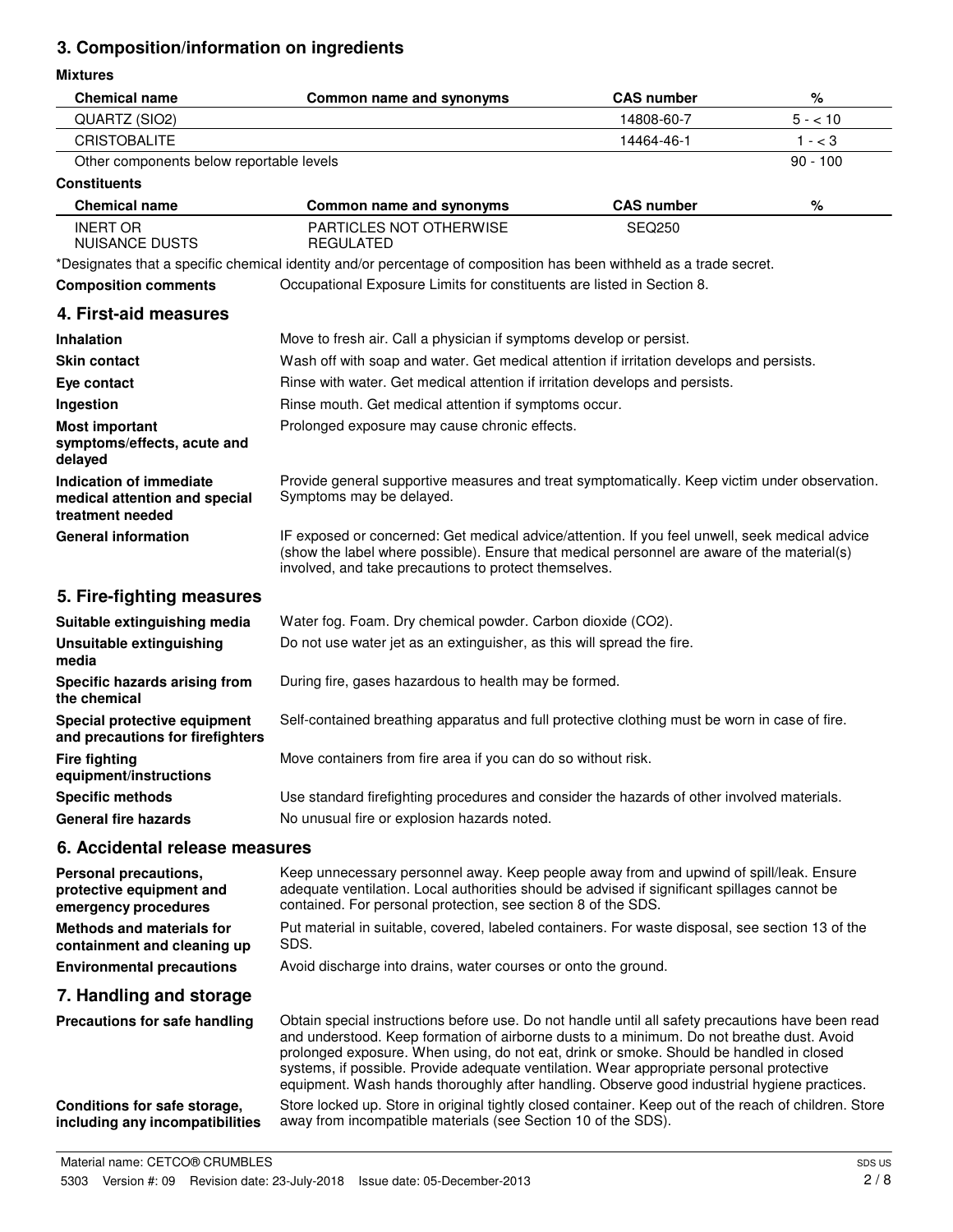# **8. Exposure controls/personal protection**

### **Occupational exposure limits**

The following constituents are the only constituents of the product which have a PEL, TLV or other recommended exposure limit. At this time, the other constituents have no known exposure limits.

| <b>Components</b>                                | US. OSHA Table Z-1 Limits for Air Contaminants (29 CFR 1910.1000)<br><b>Type</b>                                                                                                                                                                                                                                                                                                                       | Value              | Form                 |
|--------------------------------------------------|--------------------------------------------------------------------------------------------------------------------------------------------------------------------------------------------------------------------------------------------------------------------------------------------------------------------------------------------------------------------------------------------------------|--------------------|----------------------|
| QUARTZ (SIO2) (CAS<br>14808-60-7)                | <b>PEL</b>                                                                                                                                                                                                                                                                                                                                                                                             | $0.05$ mg/m $3$    | Respirable dust.     |
| US. OSHA Table Z-3 (29 CFR 1910.1000)            |                                                                                                                                                                                                                                                                                                                                                                                                        |                    |                      |
| <b>Components</b>                                | <b>Type</b>                                                                                                                                                                                                                                                                                                                                                                                            | Value              | Form                 |
| QUARTZ (SIO2) (CAS<br>14808-60-7)                | <b>TWA</b>                                                                                                                                                                                                                                                                                                                                                                                             | $0.1$ mg/m $3$     | Respirable.          |
|                                                  |                                                                                                                                                                                                                                                                                                                                                                                                        | 2.4 mppcf          | Respirable.          |
| <b>Constituents</b>                              | <b>Type</b>                                                                                                                                                                                                                                                                                                                                                                                            | Value              | Form                 |
| <b>INERT OR NUISANCE</b><br><b>DUSTS</b>         | <b>TWA</b>                                                                                                                                                                                                                                                                                                                                                                                             | $5 \text{ mg/m}$ 3 | Respirable fraction. |
|                                                  |                                                                                                                                                                                                                                                                                                                                                                                                        | $15 \text{ mg/m}$  | Total dust.          |
|                                                  |                                                                                                                                                                                                                                                                                                                                                                                                        | 50 mppcf           | Total dust.          |
|                                                  |                                                                                                                                                                                                                                                                                                                                                                                                        | 15 mppcf           | Respirable fraction. |
| US. ACGIH Threshold Limit Values                 |                                                                                                                                                                                                                                                                                                                                                                                                        |                    |                      |
| <b>Components</b>                                | <b>Type</b>                                                                                                                                                                                                                                                                                                                                                                                            | Value              | Form                 |
| QUARTZ (SIO2) (CAS<br>14808-60-7)                | <b>TWA</b>                                                                                                                                                                                                                                                                                                                                                                                             | $0.025$ mg/m3      | Respirable fraction. |
| US. NIOSH: Pocket Guide to Chemical Hazards      |                                                                                                                                                                                                                                                                                                                                                                                                        |                    |                      |
| <b>Components</b>                                | <b>Type</b>                                                                                                                                                                                                                                                                                                                                                                                            | Value              | Form                 |
| QUARTZ (SIO2) (CAS<br>14808-60-7)                | <b>TWA</b>                                                                                                                                                                                                                                                                                                                                                                                             | $0.05$ mg/m $3$    | Respirable dust.     |
| <b>Biological limit values</b>                   | No biological exposure limits noted for the ingredient(s).                                                                                                                                                                                                                                                                                                                                             |                    |                      |
| <b>Exposure guidelines</b>                       | Occupational exposure to nuisance dust (total and respirable) and respirable crystalline silica<br>should be monitored and controlled.                                                                                                                                                                                                                                                                 |                    |                      |
| Appropriate engineering<br>controls              | Good general ventilation (typically 10 air changes per hour) should be used. Ventilation rates<br>should be matched to conditions. If applicable, use process enclosures, local exhaust ventilation,<br>or other engineering controls to maintain airborne levels below recommended exposure limits. If<br>exposure limits have not been established, maintain airborne levels to an acceptable level. |                    |                      |
| Eye/face protection                              | Individual protection measures, such as personal protective equipment<br>Wear safety glasses with side shields (or goggles).                                                                                                                                                                                                                                                                           |                    |                      |
| <b>Skin protection</b><br><b>Hand protection</b> | Wear appropriate chemical resistant gloves.                                                                                                                                                                                                                                                                                                                                                            |                    |                      |
| <b>Other</b>                                     | Use of an impervious apron is recommended.                                                                                                                                                                                                                                                                                                                                                             |                    |                      |
| <b>Respiratory protection</b>                    | Use a particulate filter respirator for particulate concentrations exceeding the Occupational<br>Exposure Limit.                                                                                                                                                                                                                                                                                       |                    |                      |
| <b>Thermal hazards</b>                           | Wear appropriate thermal protective clothing, when necessary.                                                                                                                                                                                                                                                                                                                                          |                    |                      |
| <b>General hygiene</b><br>considerations         | Observe any medical surveillance requirements.                                                                                                                                                                                                                                                                                                                                                         |                    |                      |
|                                                  |                                                                                                                                                                                                                                                                                                                                                                                                        |                    |                      |
| 9. Physical and chemical properties              |                                                                                                                                                                                                                                                                                                                                                                                                        |                    |                      |
| Appearance                                       |                                                                                                                                                                                                                                                                                                                                                                                                        |                    |                      |
| <b>Physical state</b>                            | Solid.                                                                                                                                                                                                                                                                                                                                                                                                 |                    |                      |

| . ,                   |                 |
|-----------------------|-----------------|
| Form                  | Solid.          |
| Color                 | Not available.  |
| Odor                  | Not available.  |
| <b>Odor threshold</b> | Not applicable. |
|                       |                 |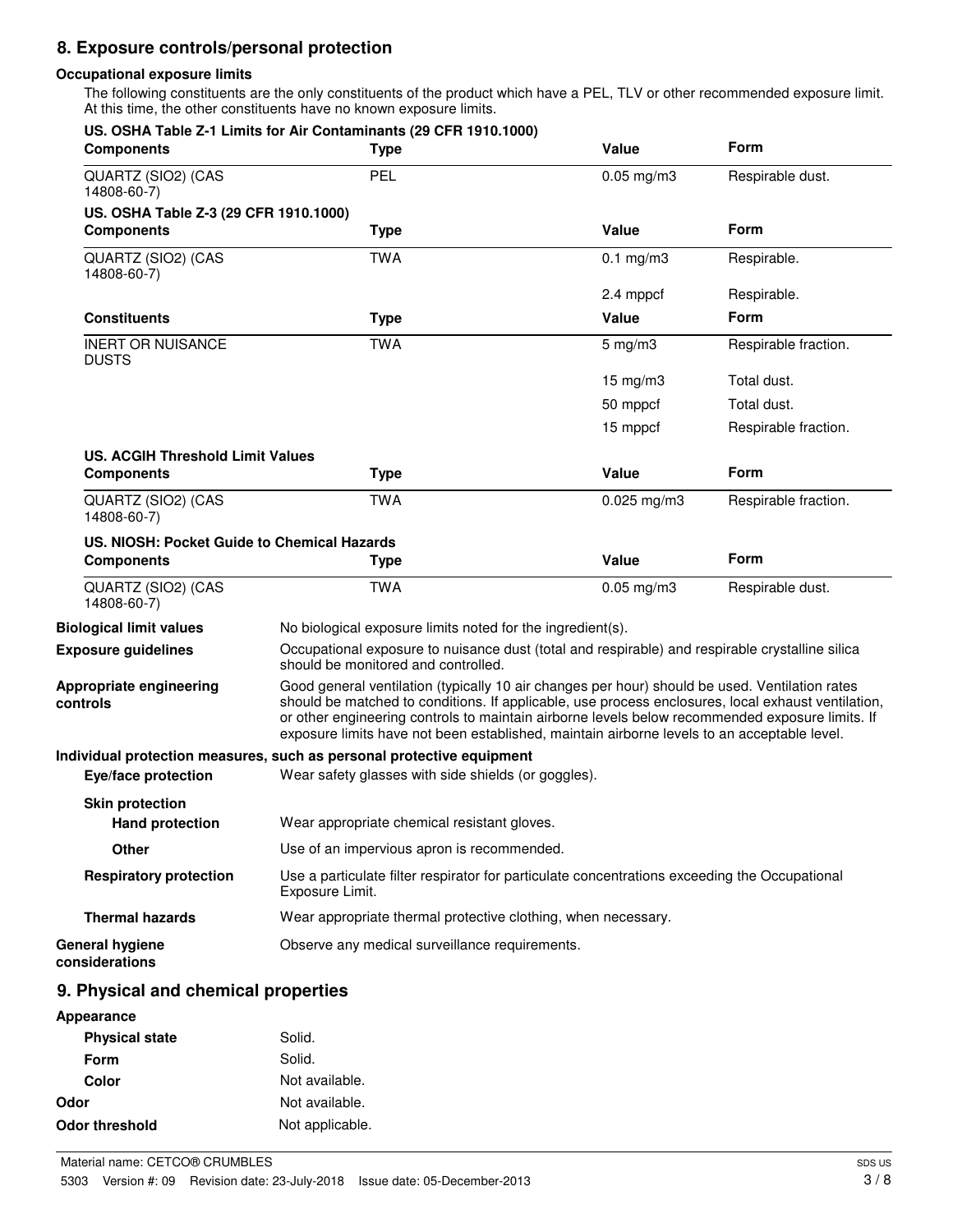| рH                                                | $8.5 - 11$                                 |
|---------------------------------------------------|--------------------------------------------|
| Melting point/freezing point                      | $> 842$ °F ( $> 450$ °C) / Not applicable. |
| Initial boiling point and boiling<br>range        | Not applicable.                            |
| <b>Flash point</b>                                | Not applicable.                            |
| <b>Evaporation rate</b>                           | Not available.                             |
| Flammability (solid, gas)                         | Not available.                             |
| Upper/lower flammability or explosive limits      |                                            |
| <b>Flammability limit - lower</b><br>(%)          | Not applicable.                            |
| <b>Flammability limit - upper</b><br>(%)          | Not applicable.                            |
| Explosive limit - lower (%)                       | Not available.                             |
| Explosive limit - upper (%)                       | Not available.                             |
| Vapor pressure                                    | Not applicable.                            |
| Vapor density                                     | Not applicable.                            |
| <b>Relative density</b>                           | $2.6$ g/cm <sup>3</sup>                    |
| Solubility(ies)                                   |                                            |
| <b>Solubility (water)</b>                         | $< 0.9$ mg/l                               |
| <b>Partition coefficient</b><br>(n-octanol/water) | Not applicable.                            |
| <b>Auto-ignition temperature</b>                  | Not applicable.                            |
| <b>Decomposition temperature</b>                  | $>932$ °F ( $>500$ °C)                     |
| <b>Viscosity</b>                                  | Not applicable.                            |
| <b>Viscosity temperature</b>                      | Not applicable.                            |
| <b>Other information</b>                          |                                            |
| <b>Bulk density</b>                               | $0.9 - 1.4$ g/cm <sup>3</sup>              |
| <b>Explosive limit</b>                            | Not applicable.                            |
| <b>Explosive properties</b>                       | Not explosive.                             |
| <b>Explosivity</b>                                | Not applicable.                            |
| <b>Flame extension</b>                            | Not applicable.                            |
| <b>Flammability</b>                               | Not applicable.                            |
| <b>Flammability (flash back)</b>                  | Not applicable.                            |
| <b>Flammability (Heat of</b><br>combustion)       | Not applicable.                            |
| <b>Flammability (Train fire)</b>                  | Not applicable.                            |
| <b>Flammability class</b>                         | Not applicable.                            |
| <b>Flash point class</b>                          | Not flammable                              |
| <b>Molecular formula</b>                          | <b>UVCB Substance</b>                      |
| <b>Molecular weight</b>                           | Not applicable.                            |
| <b>Oxidizing properties</b>                       | Not oxidizing.                             |
| <b>Percent volatile</b>                           | 0%                                         |
| pH in aqueous solution                            | $8.5 - 11$                                 |
| <b>Specific gravity</b>                           | Not applicable.                            |
| <b>VOC</b>                                        | <b>CARB</b>                                |
|                                                   | $0\%$                                      |
| $40.$ Clability and reactivity                    |                                            |

# **10. Stability and reactivity**

| <b>Reactivity</b>                            | The product is stable and non-reactive under normal conditions of use, storage and transport. |
|----------------------------------------------|-----------------------------------------------------------------------------------------------|
| <b>Chemical stability</b>                    | Material is stable under normal conditions.                                                   |
| <b>Possibility of hazardous</b><br>reactions | No dangerous reaction known under conditions of normal use.                                   |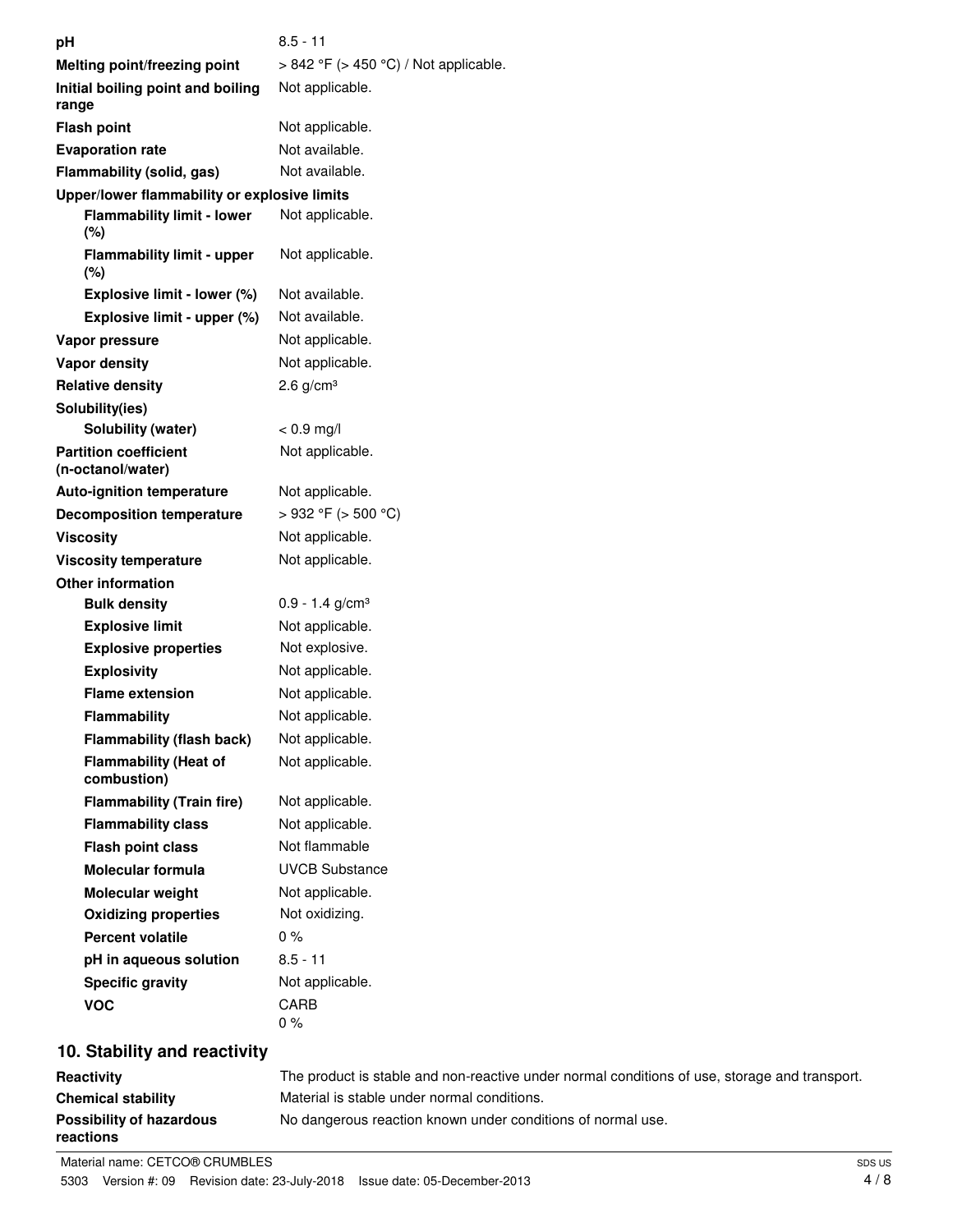| <b>Conditions to avoid</b>                 | Avoid temperatures exceeding the decomposition temperature. Contact with incompatible<br>materials. |
|--------------------------------------------|-----------------------------------------------------------------------------------------------------|
| Incompatible materials                     | Powerful oxidizers. Chlorine.                                                                       |
| <b>Hazardous decomposition</b><br>products | No hazardous decomposition products are known.                                                      |

# **11. Toxicological information**

| Information on likely routes of exposure |  |  |
|------------------------------------------|--|--|
|------------------------------------------|--|--|

| <b>Inhalation</b>                                                                  | Prolonged inhalation may be harmful.                     |
|------------------------------------------------------------------------------------|----------------------------------------------------------|
| <b>Skin contact</b>                                                                | No adverse effects due to skin contact are expected.     |
| Eye contact                                                                        | Direct contact with eyes may cause temporary irritation. |
| Ingestion                                                                          | Expected to be a low ingestion hazard.                   |
| Symptoms related to the<br>physical, chemical and<br>toxicological characteristics | Direct contact with eyes may cause temporary irritation. |

## **Information on toxicological effects**

| <b>Acute toxicity</b>                                                                            | Not known.                    |                                                                                                                                                                                                                                                                                                                                                                                                                                                                                                                                                                                                                                                                                                                                                                                                                                                                                                                                                                                                                                                                                                                                                                                                                                                                                                                                                                                                                                                                                                                                                                                                    |  |
|--------------------------------------------------------------------------------------------------|-------------------------------|----------------------------------------------------------------------------------------------------------------------------------------------------------------------------------------------------------------------------------------------------------------------------------------------------------------------------------------------------------------------------------------------------------------------------------------------------------------------------------------------------------------------------------------------------------------------------------------------------------------------------------------------------------------------------------------------------------------------------------------------------------------------------------------------------------------------------------------------------------------------------------------------------------------------------------------------------------------------------------------------------------------------------------------------------------------------------------------------------------------------------------------------------------------------------------------------------------------------------------------------------------------------------------------------------------------------------------------------------------------------------------------------------------------------------------------------------------------------------------------------------------------------------------------------------------------------------------------------------|--|
| <b>Product</b>                                                                                   | <b>Species</b>                | <b>Test Results</b>                                                                                                                                                                                                                                                                                                                                                                                                                                                                                                                                                                                                                                                                                                                                                                                                                                                                                                                                                                                                                                                                                                                                                                                                                                                                                                                                                                                                                                                                                                                                                                                |  |
| Bentonite (CAS 1302-78-9)                                                                        |                               |                                                                                                                                                                                                                                                                                                                                                                                                                                                                                                                                                                                                                                                                                                                                                                                                                                                                                                                                                                                                                                                                                                                                                                                                                                                                                                                                                                                                                                                                                                                                                                                                    |  |
| Acute                                                                                            |                               |                                                                                                                                                                                                                                                                                                                                                                                                                                                                                                                                                                                                                                                                                                                                                                                                                                                                                                                                                                                                                                                                                                                                                                                                                                                                                                                                                                                                                                                                                                                                                                                                    |  |
| <b>Inhalation</b>                                                                                |                               |                                                                                                                                                                                                                                                                                                                                                                                                                                                                                                                                                                                                                                                                                                                                                                                                                                                                                                                                                                                                                                                                                                                                                                                                                                                                                                                                                                                                                                                                                                                                                                                                    |  |
| Dust                                                                                             |                               |                                                                                                                                                                                                                                                                                                                                                                                                                                                                                                                                                                                                                                                                                                                                                                                                                                                                                                                                                                                                                                                                                                                                                                                                                                                                                                                                                                                                                                                                                                                                                                                                    |  |
| LC50                                                                                             | Rat                           | > 5.27 mg/l, 4 hr OECD 436                                                                                                                                                                                                                                                                                                                                                                                                                                                                                                                                                                                                                                                                                                                                                                                                                                                                                                                                                                                                                                                                                                                                                                                                                                                                                                                                                                                                                                                                                                                                                                         |  |
| Oral                                                                                             |                               |                                                                                                                                                                                                                                                                                                                                                                                                                                                                                                                                                                                                                                                                                                                                                                                                                                                                                                                                                                                                                                                                                                                                                                                                                                                                                                                                                                                                                                                                                                                                                                                                    |  |
| Dust                                                                                             |                               |                                                                                                                                                                                                                                                                                                                                                                                                                                                                                                                                                                                                                                                                                                                                                                                                                                                                                                                                                                                                                                                                                                                                                                                                                                                                                                                                                                                                                                                                                                                                                                                                    |  |
| LD50                                                                                             | Rat                           | > 2000 mg/kg OECD 425                                                                                                                                                                                                                                                                                                                                                                                                                                                                                                                                                                                                                                                                                                                                                                                                                                                                                                                                                                                                                                                                                                                                                                                                                                                                                                                                                                                                                                                                                                                                                                              |  |
| <b>Skin corrosion/irritation</b>                                                                 |                               | Prolonged skin contact may cause temporary irritation.                                                                                                                                                                                                                                                                                                                                                                                                                                                                                                                                                                                                                                                                                                                                                                                                                                                                                                                                                                                                                                                                                                                                                                                                                                                                                                                                                                                                                                                                                                                                             |  |
| Serious eye damage/eye<br>irritation                                                             |                               | Direct contact with eyes may cause temporary irritation.                                                                                                                                                                                                                                                                                                                                                                                                                                                                                                                                                                                                                                                                                                                                                                                                                                                                                                                                                                                                                                                                                                                                                                                                                                                                                                                                                                                                                                                                                                                                           |  |
| Respiratory or skin sensitization                                                                |                               |                                                                                                                                                                                                                                                                                                                                                                                                                                                                                                                                                                                                                                                                                                                                                                                                                                                                                                                                                                                                                                                                                                                                                                                                                                                                                                                                                                                                                                                                                                                                                                                                    |  |
| <b>Respiratory sensitization</b>                                                                 | Not a respiratory sensitizer. |                                                                                                                                                                                                                                                                                                                                                                                                                                                                                                                                                                                                                                                                                                                                                                                                                                                                                                                                                                                                                                                                                                                                                                                                                                                                                                                                                                                                                                                                                                                                                                                                    |  |
| <b>Skin sensitization</b>                                                                        |                               | This product is not expected to cause skin sensitization.                                                                                                                                                                                                                                                                                                                                                                                                                                                                                                                                                                                                                                                                                                                                                                                                                                                                                                                                                                                                                                                                                                                                                                                                                                                                                                                                                                                                                                                                                                                                          |  |
| Germ cell mutagenicity                                                                           |                               | No data available to indicate product or any components present at greater than 0.1% are<br>mutagenic or genotoxic.                                                                                                                                                                                                                                                                                                                                                                                                                                                                                                                                                                                                                                                                                                                                                                                                                                                                                                                                                                                                                                                                                                                                                                                                                                                                                                                                                                                                                                                                                |  |
| Carcinogenicity                                                                                  |                               | In 1997, IARC (the International Agency for Research on Cancer) concluded that crystalline silica<br>inhaled from occupational sources can cause lung cancer in humans. However in making the<br>overall evaluation, IARC noted that "carcinogenicity was not detected in all industrial<br>circumstances studied. Carcinogenicity may be dependent on inherent characteristics of the<br>crystalline silica or on external factors affecting its biological activity or distribution of its<br>polymorphs." (IARC Monographs on the evaluation of the carcinogenic risks of chemicals to<br>humans, Silica, silicates dust and organic fibres, 1997, Vol. 68, IARC, Lyon, France.) In June<br>2003, SCOEL (the EU Scientific Committee on Occupational Exposure Limits) concluded that the<br>main effect in humans of the inhalation of respirable crystalline silica dust is silicosis. "There is<br>sufficient information to conclude that the relative risk of lung cancer is increased in persons with<br>silicosis (and, apparently, not in employees without silicosis exposed to silica dust in quarries and<br>in the ceramic industry). Therefore, preventing the onset of silicosis will also reduce the cancer<br>risk" (SCOEL SUM Doc 94-final, June 2003) According to the current state of the art, worker<br>protection against silicosis can be consistently assured by respecting the existing regulatory<br>occupational exposure limits. May cause cancer. Occupational exposure to respirable dust and<br>respirable crystalline silica should be monitored and controlled. |  |
| IARC Monographs. Overall Evaluation of Carcinogenicity                                           |                               |                                                                                                                                                                                                                                                                                                                                                                                                                                                                                                                                                                                                                                                                                                                                                                                                                                                                                                                                                                                                                                                                                                                                                                                                                                                                                                                                                                                                                                                                                                                                                                                                    |  |
| QUARTZ (SIO2) (CAS 14808-60-7)<br>OSHA Specifically Regulated Substances (29 CFR 1910.1001-1052) |                               | 1 Carcinogenic to humans.                                                                                                                                                                                                                                                                                                                                                                                                                                                                                                                                                                                                                                                                                                                                                                                                                                                                                                                                                                                                                                                                                                                                                                                                                                                                                                                                                                                                                                                                                                                                                                          |  |
| QUARTZ (SIO2) (CAS 14808-60-7)                                                                   |                               | Cancer                                                                                                                                                                                                                                                                                                                                                                                                                                                                                                                                                                                                                                                                                                                                                                                                                                                                                                                                                                                                                                                                                                                                                                                                                                                                                                                                                                                                                                                                                                                                                                                             |  |
| US. National Toxicology Program (NTP) Report on Carcinogens                                      |                               |                                                                                                                                                                                                                                                                                                                                                                                                                                                                                                                                                                                                                                                                                                                                                                                                                                                                                                                                                                                                                                                                                                                                                                                                                                                                                                                                                                                                                                                                                                                                                                                                    |  |
| QUARTZ (SIO2) (CAS 14808-60-7)                                                                   |                               | Known To Be Human Carcinogen.                                                                                                                                                                                                                                                                                                                                                                                                                                                                                                                                                                                                                                                                                                                                                                                                                                                                                                                                                                                                                                                                                                                                                                                                                                                                                                                                                                                                                                                                                                                                                                      |  |
| <b>Reproductive toxicity</b>                                                                     |                               | This product is not expected to cause reproductive or developmental effects.                                                                                                                                                                                                                                                                                                                                                                                                                                                                                                                                                                                                                                                                                                                                                                                                                                                                                                                                                                                                                                                                                                                                                                                                                                                                                                                                                                                                                                                                                                                       |  |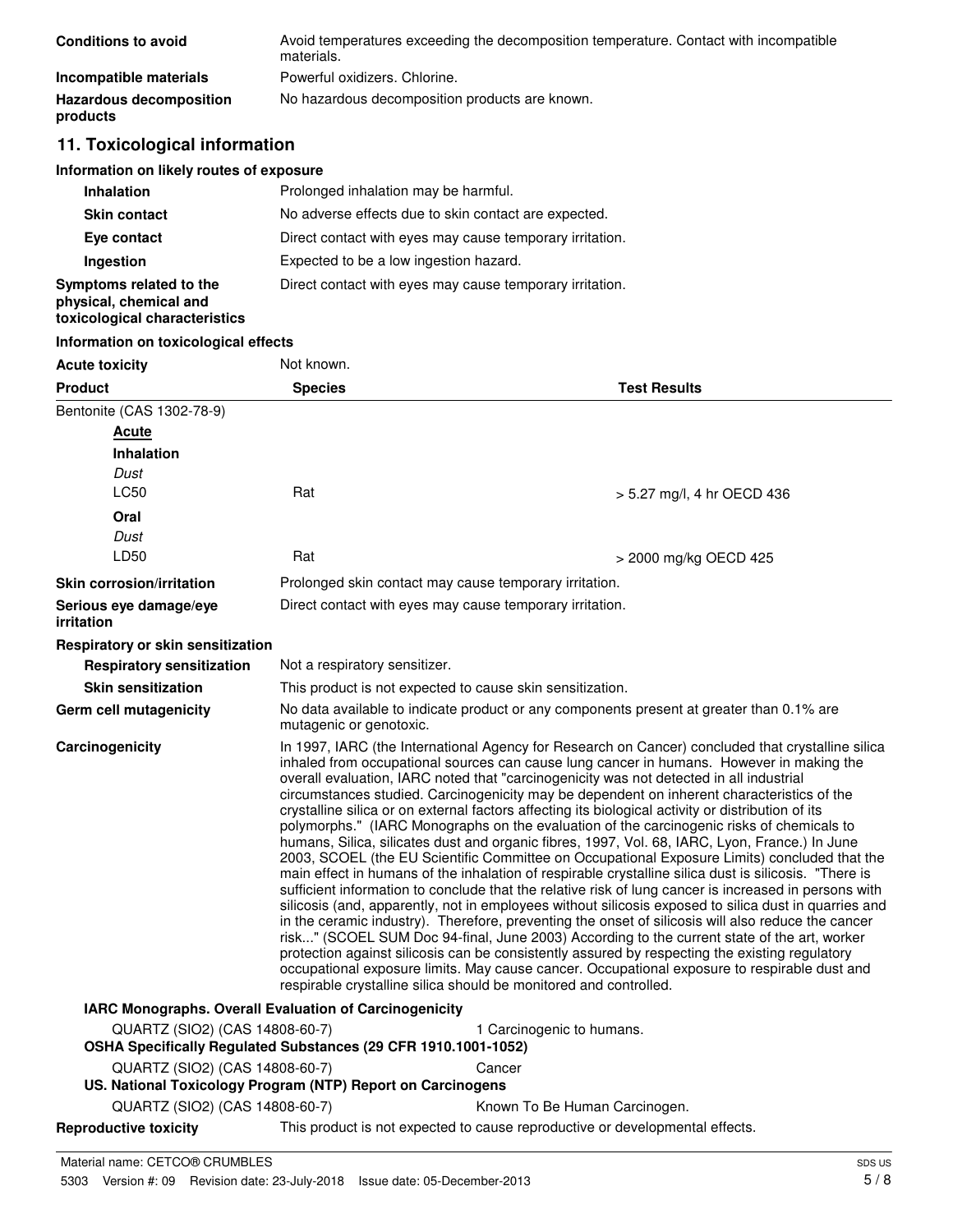| Specific target organ toxicity -<br>single exposure   | Not classified.                                                                                                                                       |
|-------------------------------------------------------|-------------------------------------------------------------------------------------------------------------------------------------------------------|
| Specific target organ toxicity -<br>repeated exposure | Causes damage to organs through prolonged or repeated exposure.                                                                                       |
| <b>Aspiration hazard</b>                              | Not an aspiration hazard.                                                                                                                             |
| <b>Chronic effects</b>                                | Causes damage to organs through prolonged or repeated exposure. Prolonged inhalation may be<br>harmful. Prolonged exposure may cause chronic effects. |

## **12. Ecological information**

**Ecotoxicity**

The product is not classified as environmentally hazardous. However, this does not exclude the possibility that large or frequent spills can have a harmful or damaging effect on the environment.

| <b>Product</b>                   |                                                                                                                                                                                            | <b>Species</b>                                                               | <b>Test Results</b>        |
|----------------------------------|--------------------------------------------------------------------------------------------------------------------------------------------------------------------------------------------|------------------------------------------------------------------------------|----------------------------|
| Bentonite (CAS 1302-78-9)        |                                                                                                                                                                                            |                                                                              |                            |
| <b>Aquatic</b>                   |                                                                                                                                                                                            |                                                                              |                            |
| Algae                            | EC50                                                                                                                                                                                       | Freshwater algae                                                             | $> 100$ mg/l, 72 hours     |
| Crustacea                        | EC50                                                                                                                                                                                       | Coon stripe shrimp (Pandalus danae)                                          | 24.8 mg/l, 96 hours        |
|                                  |                                                                                                                                                                                            | Daphnia                                                                      | $> 100$ mg/l, 48 hours     |
|                                  |                                                                                                                                                                                            | Dungeness or edible crab (Cancer<br>magister)                                | 81.6 mg/l, 96 hours        |
| <b>Fish</b>                      | LC50                                                                                                                                                                                       | Freshwater fish                                                              | 16000 mg/l, 96 hours       |
|                                  |                                                                                                                                                                                            | Marine water fish                                                            | 2800 - 3200 mg/l, 24 hours |
| Persistence and degradability    |                                                                                                                                                                                            | No data is available on the degradability of any ingredients in the mixture. |                            |
| <b>Bioaccumulative potential</b> | No data available.                                                                                                                                                                         |                                                                              |                            |
| Mobility in soil                 | No data available.                                                                                                                                                                         |                                                                              |                            |
| Other adverse effects            | No other adverse environmental effects (e.g. ozone depletion, photochemical ozone creation<br>potential, endocrine disruption, global warming potential) are expected from this component. |                                                                              |                            |
| 13. Disposal considerations      |                                                                                                                                                                                            |                                                                              |                            |

| <b>Disposal instructions</b>             | Collect and reclaim or dispose in sealed containers at licensed waste disposal site. Dispose of<br>contents/container in accordance with local/regional/national/international regulations.                            |  |
|------------------------------------------|------------------------------------------------------------------------------------------------------------------------------------------------------------------------------------------------------------------------|--|
| Local disposal regulations               | Dispose in accordance with all applicable regulations.                                                                                                                                                                 |  |
| Hazardous waste code                     | The waste code should be assigned in discussion between the user, the producer and the waste<br>disposal company.                                                                                                      |  |
| Waste from residues / unused<br>products | Dispose of in accordance with local regulations. Empty containers or liners may retain some<br>product residues. This material and its container must be disposed of in a safe manner (see:<br>Disposal instructions). |  |
| Contaminated packaging                   | Since emptied containers may retain product residue, follow label warnings even after container is<br>emptied. Empty containers should be taken to an approved waste handling site for recycling or<br>disposal.       |  |

# **14. Transport information**

# **DOT**

Not regulated as dangerous goods.

**IATA**

Not regulated as dangerous goods.

# **IMDG**

Not regulated as dangerous goods.

**Transport in bulk according to** Not applicable. **Annex II of MARPOL 73/78 and the IBC Code**

# **15. Regulatory information**

**US federal regulations**

This product is a "Hazardous Chemical" as defined by the OSHA Hazard Communication Standard, 29 CFR 1910.1200.

# **TSCA Section 12(b) Export Notification (40 CFR 707, Subpt. D)**

Not regulated.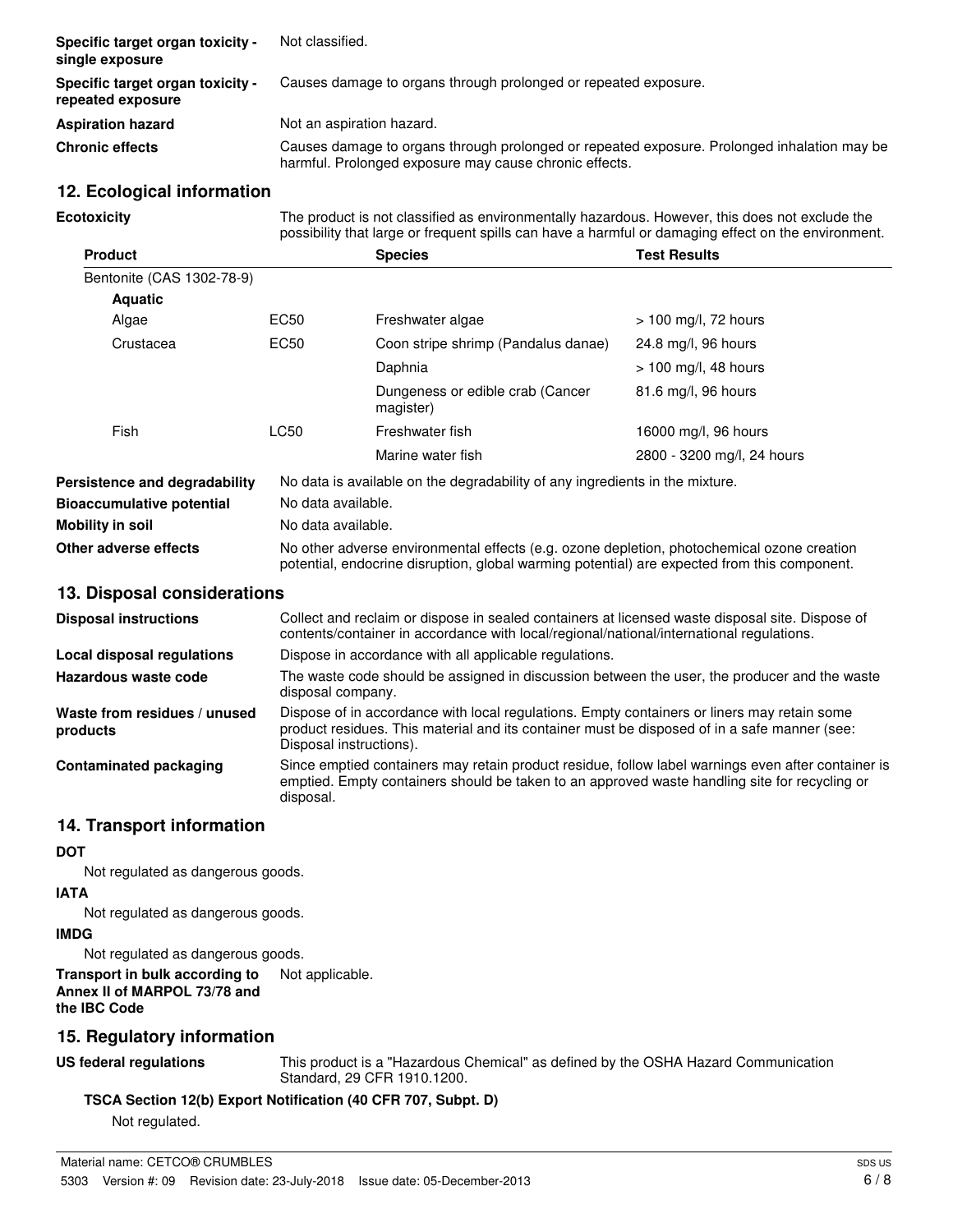#### **CERCLA Hazardous Substance List (40 CFR 302.4)**

Not listed.

**SARA 304 Emergency release notification**

Not regulated.

#### **OSHA Specifically Regulated Substances (29 CFR 1910.1001-1052)**

QUARTZ (SIO2) (CAS 14808-60-7) Cancer

lung effects immune system effects kidney effects

#### **Superfund Amendments and Reauthorization Act of 1986 (SARA)**

#### **SARA 302 Extremely hazardous substance**

Not listed.

#### **SARA 313 (TRI reporting)**

Not regulated.

### **Other federal regulations**

#### **Clean Air Act (CAA) Section 112 Hazardous Air Pollutants (HAPs) List**

Not regulated.

**Clean Air Act (CAA) Section 112(r) Accidental Release Prevention (40 CFR 68.130)**

Not regulated.

**Safe Drinking Water Act** Not regulated. **(SDWA)** Total food additive Direct food additive GRAS food additive **Food and Drug Administration (FDA)**

#### **US state regulations**

#### **California Proposition 65**



WARNING: This product can expose you to QUARTZ (SIO2), which is known to the State of California to cause cancer. For more information go to www.P65Warnings.ca.gov.

#### **California Proposition 65 - CRT: Listed date/Carcinogenic substance**

```
QUARTZ (SIO2) (CAS 14808-60-7) Listed: October 1, 1988
```
**US. California. Candidate Chemicals List. Safer Consumer Products Regulations (Cal. Code Regs, tit. 22, 69502.3, subd. (a))**

QUARTZ (SIO2) (CAS 14808-60-7)

#### **International Inventories**

| Country(s) or region        | Inventory name                                                            | On inventory (yes/no)* |
|-----------------------------|---------------------------------------------------------------------------|------------------------|
| Australia                   | Australian Inventory of Chemical Substances (AICS)                        | No.                    |
| Canada                      | Domestic Substances List (DSL)                                            | No.                    |
| Canada                      | Non-Domestic Substances List (NDSL)                                       | No.                    |
| China                       | Inventory of Existing Chemical Substances in China (IECSC)                | No.                    |
| Europe                      | European Inventory of Existing Commercial Chemical<br>Substances (EINECS) | No.                    |
| Europe                      | European List of Notified Chemical Substances (ELINCS)                    | No.                    |
| Japan                       | Inventory of Existing and New Chemical Substances (ENCS)                  | Yes                    |
| Korea                       | Existing Chemicals List (ECL)                                             | No.                    |
| New Zealand                 | New Zealand Inventory                                                     | No.                    |
| Philippines                 | Philippine Inventory of Chemicals and Chemical Substances<br>(PICCS)      | No.                    |
| Taiwan                      | Taiwan Chemical Substance Inventory (TCSI)                                | No.                    |
| United States & Puerto Rico | Toxic Substances Control Act (TSCA) Inventory                             | No.                    |

\*A "Yes" indicates that all components of this product comply with the inventory requirements administered by the governing country(s)

A "No" indicates that one or more components of the product are not listed or exempt from listing on the inventory administered by the governing country(s).

# **16. Other information, including date of preparation or last revision**

**Issue date** 05-December-2013